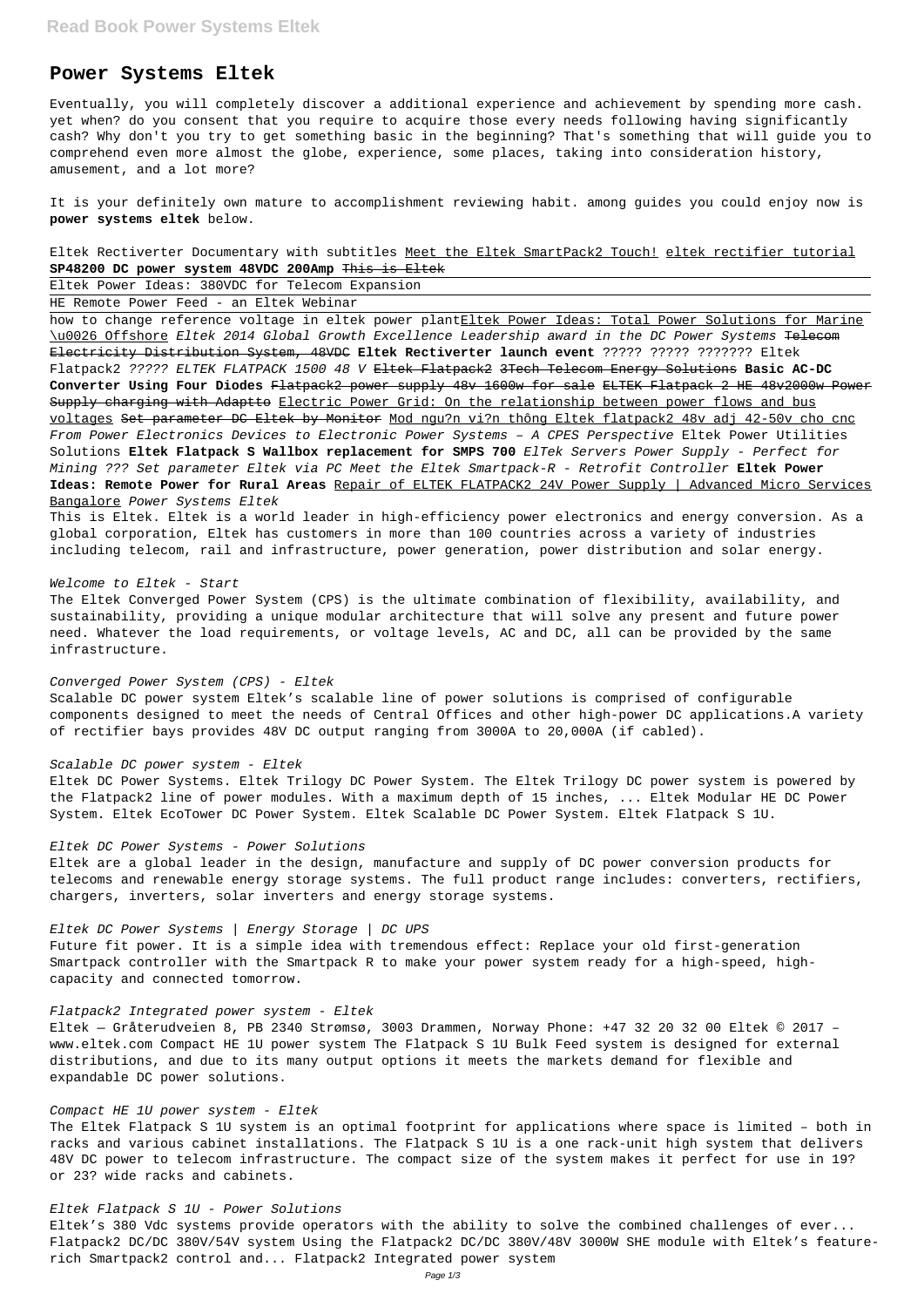#### Products - Eltek

Eltek Systems' SOFTWARE Services Robust and efficient software is the key to an optimised plant, and at Eltek Systems we have more than 100 man-years of experience in developing software for process industries.

Software – Eltek Systems – System Integrators and Control ...

Eltek Power Systems Eltek is a world leader in high-efficiency power electronics and energy conversion and their Power Systems and Rectifiers perform well in a wide range of applications. Eltek has customers in more than 100 countries across a variety of industries including telecom, rail and infrastructure, power generation, power distribution and solar energy.

## Eltek Power Systems - high-efficiency electronics & energy ...

Eltek Eltek is a world leader in high-efficiency power electronics and energy conversion. Eltek manufactures products for the telecom, rail and infrastructure, power generation, power distribution and solar energy industries. Alpine Power Systems is an approved vendor of Eltek products.

#### Eltek | DC Power and Backup Power ... - Alpine Power Systems

The Chameleon S 48V 1300W 7AH system is perfect for these applications. It has a compact and streamlined exterior and a powerful interior well protected by an IP65 housing with an exterior look that blends into its surroundings. The Eltek Chameleon System comes ready for mounting close to the Telecom equipment on a pole or wall.

#### Eltek Chameleon System 48V 1300W 7AH - Power Solutions

distribution make for optimal system design and cost-effective deployment. FLATPACK S 2U HIGH-EFFICIENCY DC POWER SYSTEM Doc 370039.DS3 Issue 2.1 APPLICATIONS The Eltek Flatpack S 2U system is a highefficiency power solution with an optimal footprint for up to 200A applications where space is limited – both in racks and various cabinet ...

#### FLATPACK S 2U - eltek.com

The Eltek Scalable DC Power System offers an array of configurable components that come together to produce large-scale, high-power solutions—up to half a million watts. Eltek's Scalable line of power solutions is comprised of configurable components designed to meet the needs of Central Offices and other high-power DC applications.

#### Eltek Scalable DC Power System - Power Solutions

About Power System Configuration The Eltek DC power supply system's functionality represents a vast set of func- tions, characteristics or capabilities implemented in the hardware and software of the controllers, control units and nodes connected to the system's CAN bus. Page 20: System Status Options

#### ELTEK SMARTPACK S USER MANUAL Pdf Download | ManualsLib

Eltek is a global electric power conversion specialist that develops and markets systems for telecommunications and industrial applications. The company is based in Drammen, Norway. As of 2018 it has approximately 2000 employees, with offices in 40 countries,

#### Eltek - Wikipedia

Eltek's 380 Vdc systems provide operators with the ability to solve the combined challenges of ever greater power density, varying load types, and increased site flexibility without compromising on performance, cost, or serviceability.

### Eltek Power Systems - Eltek 36 KW Flatpack2 DC/DC 380V/54V ...

A compact wall mounted power supply system, the Eltek Flatpack2 Wallbox is built around the Flatpack2 rectifier and designed for applications such as switchgear, telecom, emergency lightning and alarm systems. Its compact design and simple installation make it a powerful wall mounted DC power supply package.